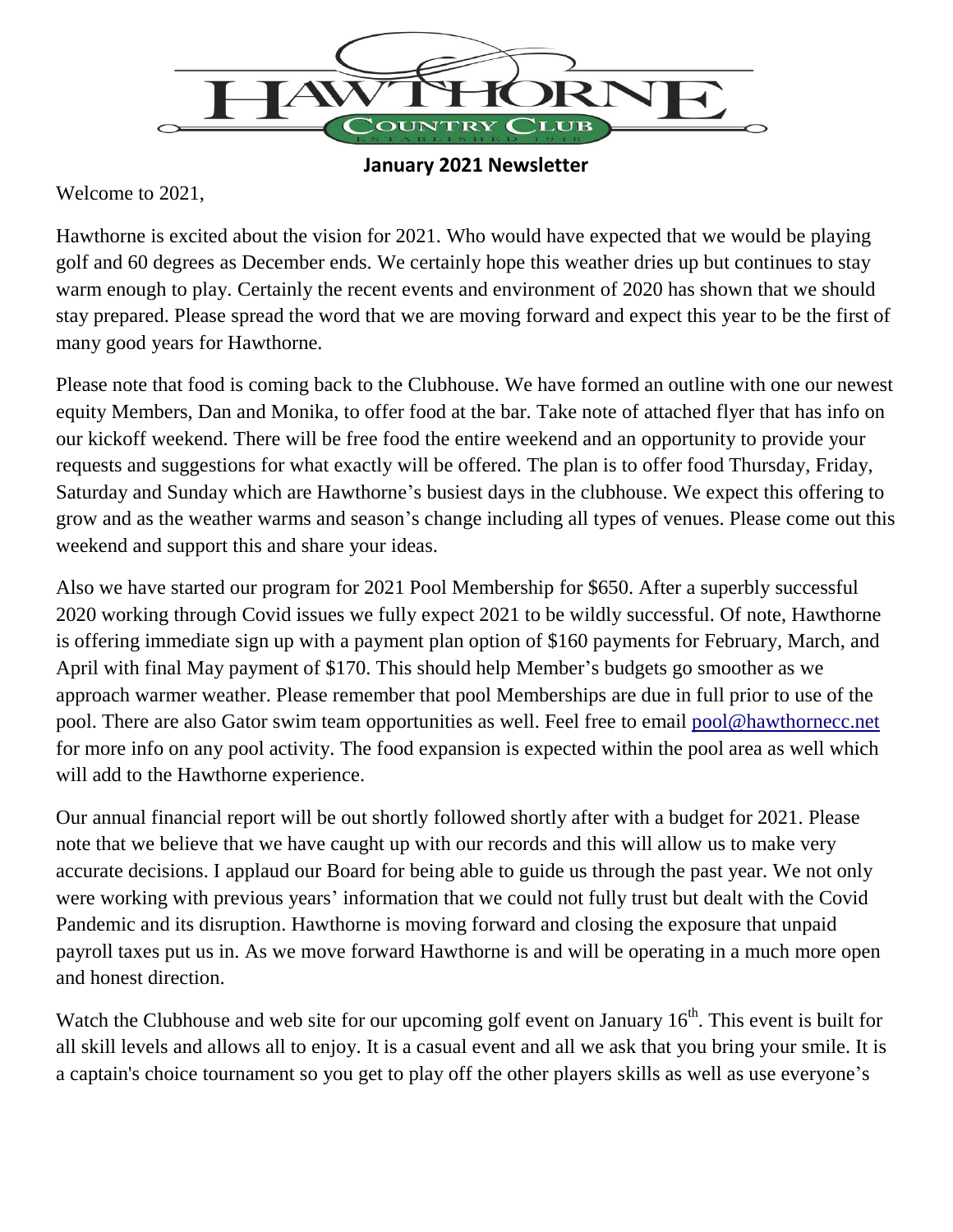

lucky shots not only your own. Ask my buddy Steve how easy it is to win one of these tournaments. I think he has only played in one and ask him where he finished.

Already we have seen The Vistas moving forward with rentals. If you drive by on Hawthorne Road you should notice our Christmas decorated tree. Always I am suggesting you take time one evening to view the fantastic sunset from Hawthorne. My prejudice opinion is it is the best in Charles County and its free. Please don't forget that we have a fantastic location for a wedding or perhaps another celebration event. Members are offered a discount when using Hawthorne's event location. Please consider this venue and Connie will be able to assist you through any type of event and circumstances. Please contact Connie Bowling at 301-751-1480 or [bowlingcg@hotmail.com.](mailto:bowlingcg@hotmail.com)

Our greens are slow with progress. We are putting ourselves in a position that the course including the greens can recover as the weather improves. This includes with staff and financially. Most of the procedures that are necessary require the seasons to change. As we are able to make certain projects priorities we will be in touch. If you have an area that you believe you can assist please feel free to reach out to the office at office@hawthornecc.net

Please watch our web site [\(www.thehawthornecountryclub.com\)](http://www.thehawthornecountryclub.com/) for an upcoming face lift. We expect it to be more modern and presentable representation of Hawthorne. We expect this to also allow us to keep an accurate calendar of events. This will allow all Members to anticipate and participate in the events that are important to each and every one of us.

Don't forget to support the sponsors listed below they help Hawthorne to be able to function fully. If you would like to join these recognized leaders as a sponsor please contact the office at: office@hawthornecc.net.

Your Hawthorne Board:

| Gene Shontere, President  | Gene@shontere.com        |
|---------------------------|--------------------------|
| Russ Hall, Vice President | Rhall@cvcarlson.net      |
| Fred Ashby, Secretary     | fashbyooc@comcast.net    |
| <b>Barry Wood</b>         | bwood301@hotmail.com     |
| Johnny Bowling            | john25bowling@aol.com    |
| John Sprague              | sprague6529@gmail.com    |
| <b>Paul Skeens</b>        | loan@colonialnetwork.com |
| <b>Ryan Bowling</b>       | rbowling@cvcarlson.net   |
| <b>Valerie Browning</b>   | browningva@verizon.net   |